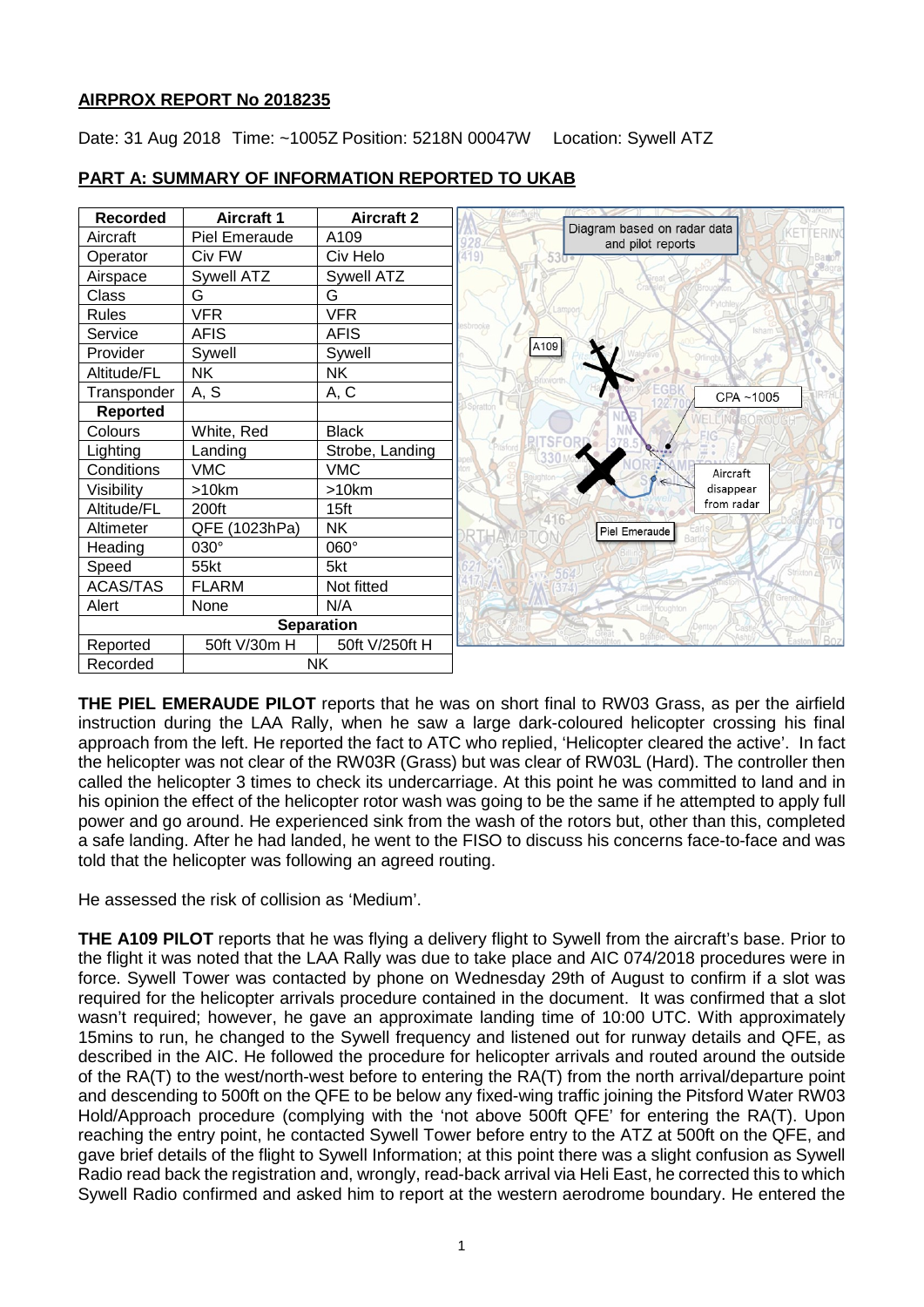RA(T) at 480ft and followed the route procedure to the western aerodrome boundary. He turned on his landing light and reported at the aerodrome boundary, at which point Sywell Radio [UKAB Note: Sywell Information] told him that now was a good opportunity to cross the runways and informed him of an aircraft which hadn't yet made its call on Final. He confirmed he was visual with the aircraft to Sywell Radio. With the fixed-wing aircraft continually in sight, he then continued to descend and cross the active runways; mindful of the fact that he wanted to create as little downwash as possible, he kept his speed up and expedited the crossing. At this point the fixed-wing pilot called finals and questioned the helicopter he saw with Sywell Radio. Sywell Radio informed the fixed-wing pilot that the helicopter pilot had him in sight. At this point (A on diagram) he was approximately mid-way between RW03L and RW03R with the fixed-wing aircraft still in sight, and still a large distance away as far as he was concerned. He proceeded at speed with his landing gear up at a height of approximately 50ft to clear the active runways, still well clear of the other fixed-wing aircraft. As he cleared the active runways he confirmed this with a call to the Tower, came to a high hover (B on diagram) and, with the fixed-wing aircraft still in sight, selected gear down whilst pedal-turning to the right and descending. He then

hover-taxied to the parking area whilst remaining clear of the approaching aircraft and RW03. The approach was performed to give the largest separation from parked aircraft (D on diagram) and a safe transition to a hover, avoiding all parked aircraft and people, and with a possibility to reject the arrival into an open area in the event of a failure. At this point he was descending to about 15ft and was taxiing forward towards the pad, as per the diagram. Sywell Radio called "Check gear" twice, the gear takes a few seconds in transit, and although selected down he presumed it was not visible to the AFISO. He confirmed the gear was down and continued taxiing at about 8‐10ft and landed on the Heli-Pad (C on diagram).

He assessed the risk of collision as 'None'. Figure 1: A109 pilot's diagram



### **Factual Background**

The weather at Cranfield was recorded as follows:

METAR EGTC 310950Z 07007KT 040V100 9999 FEW028 17/10 Q1024

### **Analysis and Investigation**

### **UKAB Secretariat**

l

The Piel Emeraude and A109 pilots shared an equal responsibility for collision avoidance and not to operate in such proximity to other aircraft as to create a collision hazard<sup>[1](#page-1-0)</sup>. An aircraft operated on or in the vicinity of an aerodrome shall conform with or avoid the pattern of traffic formed by other aircraft in operation<sup>[2](#page-1-1)</sup>.

The Sywell Arrival/Departure procedures for the LAA Rally (AIC Y 074/2018) are reproduced below:

<span id="page-1-0"></span><sup>1</sup> SERA.3205 Proximity. MAA RA 2307 paragraphs 1 and 2.

<span id="page-1-1"></span><sup>2</sup> SERA.3225 Operation on and in the Vicinity of an Aerodrome. MAA RA 2307 paragraph 15.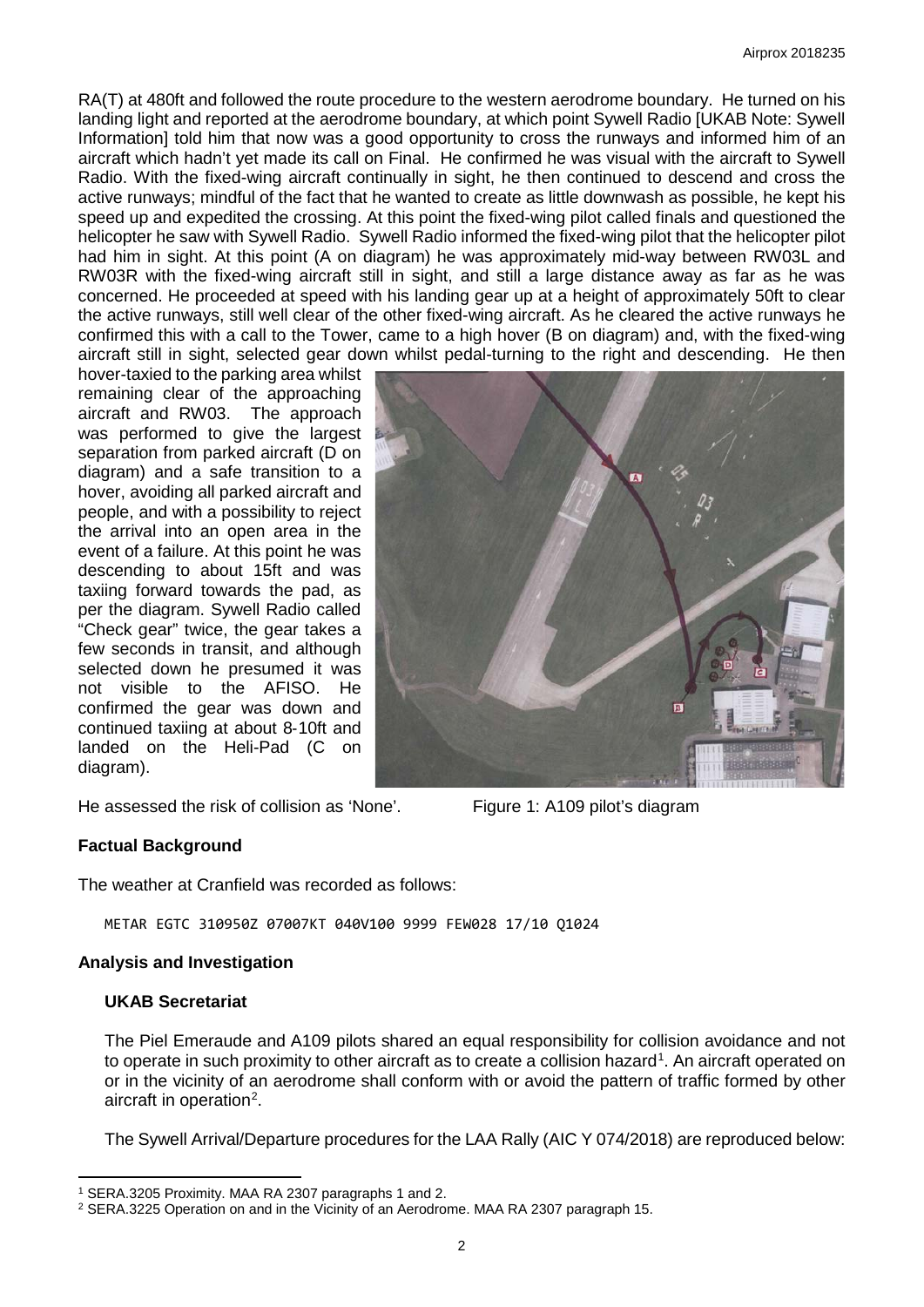



### **Summary**

 $\overline{\phantom{a}}$ 

An Airprox was reported when a Piel Emeraude and an A109 flew into proximity during the LAA Rally at Sywell at about 1005hrs on Friday 31<sup>st</sup> August 2018. Both pilots were operating under VFR in VMC and in receipt of an AFIS from Sywell.

### **PART B: SUMMARY OF THE BOARD'S DISCUSSIONS**

Information available consisted of reports from both pilots and radar photographs/video recordings.

The Board began by first looking at the actions of the A109 pilot. The Board noted that the LAA Rally is a 3-day event that results in a very busy aircraft environment managed by an AFISO rather than positive Air Traffic Control. FISOs only issue advice and information to aircraft useful for the safe and efficient conduct of flights, they do not issue instructions to aircraft in the air, and pilots are wholly responsible for collision avoidance<sup>[3](#page-2-0)</sup>. Members noted that the A109 pilot had opted to arrive via the Sloane Helicopter procedure, which required him to cross the runways from the north prior to landing and parking on the south side of the airfield. Given the likely traffic density during the LAA Rally, the Board wondered what the imperative was for this choice of route, and some members opined that a

<span id="page-2-0"></span><sup>3</sup> CAP797, Section 1, Chapter 1, 1.12 & 1.13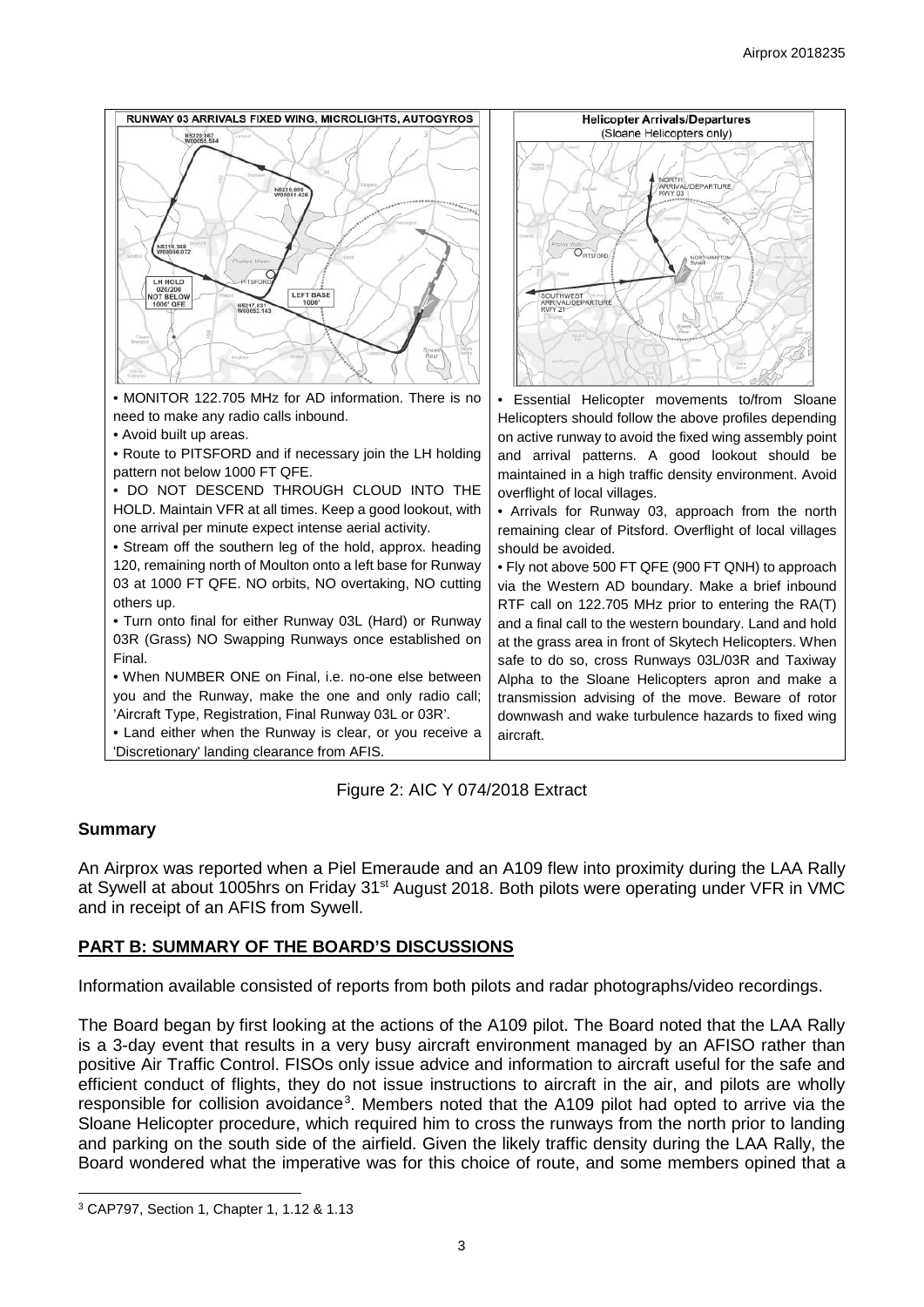join from the South/East may have been a better option even if it did result in a slightly extended ground track. Having decided to join from the North, members agreed that the onus was on the A109 pilot to only cross the runways when safe to do so, and that the A109 pilot should not have crossed with an aircraft on final approach. Although the Board did not have access to radio recordings, and whilst it appeared that the AFISO had not instructed the A109 to cross the runways, some members thought that the AFISO may have implicitly inferred a crossing instruction by saying 'now is a good time to cross'; some felt that this may have unduly influenced the A109 pilot to cross the runways. Having decided to cross in a speedy manner, the A109 pilot turned right to avoid parked aircraft and this resulted in him effectively flying in the opposite direction to the Piel Emeraude on final approach to RW03R. Helicopter members noted that the A109 pilot had kept his landing gear-up whilst crossing the runways and they opined that this may have created an unnecessary distraction for the AFISO in an already very busy environment because the AFISO had had to repeatedly request a gear check from the A109 pilot. Noting that the A109 pilot's options for taxying were likely constrained by parked aircraft (see Figure 3 for a historic photograph of representative LAA Rally parking), the Board nevertheless felt that the A109 pilot had allowed himself to be placed in a rushed situation with few alternative options during his join and approach to the Sloane helipad.



Figure 3: Historic photo of LAA Rally light aircraft parking at Sywell

The Board then turned to the actions of the Piel Emeraude pilot. Whilst he had called final in accordance with the AIC, members wondered if he may not have assimilated that there was no direct control being applied to his join procedure. Although it may have been a figure of speech, the fact that he referred to 'ATC' replying rather than 'the FISO' led members to recommended that Sywell review the AIC to emphasise that pilots will not be in receipt of an Aerodrome Control Service and that they are wholly responsible for collision avoidance. Irrespective, members agreed that the Piel Emeraude pilot would have been better placed by making an early decision to go-around from the approach when he became visual with the A109 crossing ahead. GA members opined that there is a perception that going-around in the intense flying environment at the LAA Rally creates problems, but it was agreed that an early decision to do so would have resolved the conflict. As a result, the Board also recommended that Sywell review the AIC to emphasise the importance of going-around if in conflict with other traffic rather than pressing on under the perceived negative implications of going-around during a fly-in.

The Board then looked at the actions of the Sywell AFISO and the content of the AIC. Some members wondered if the intensity of the traffic was such that it required a full Air Traffic Control Service, but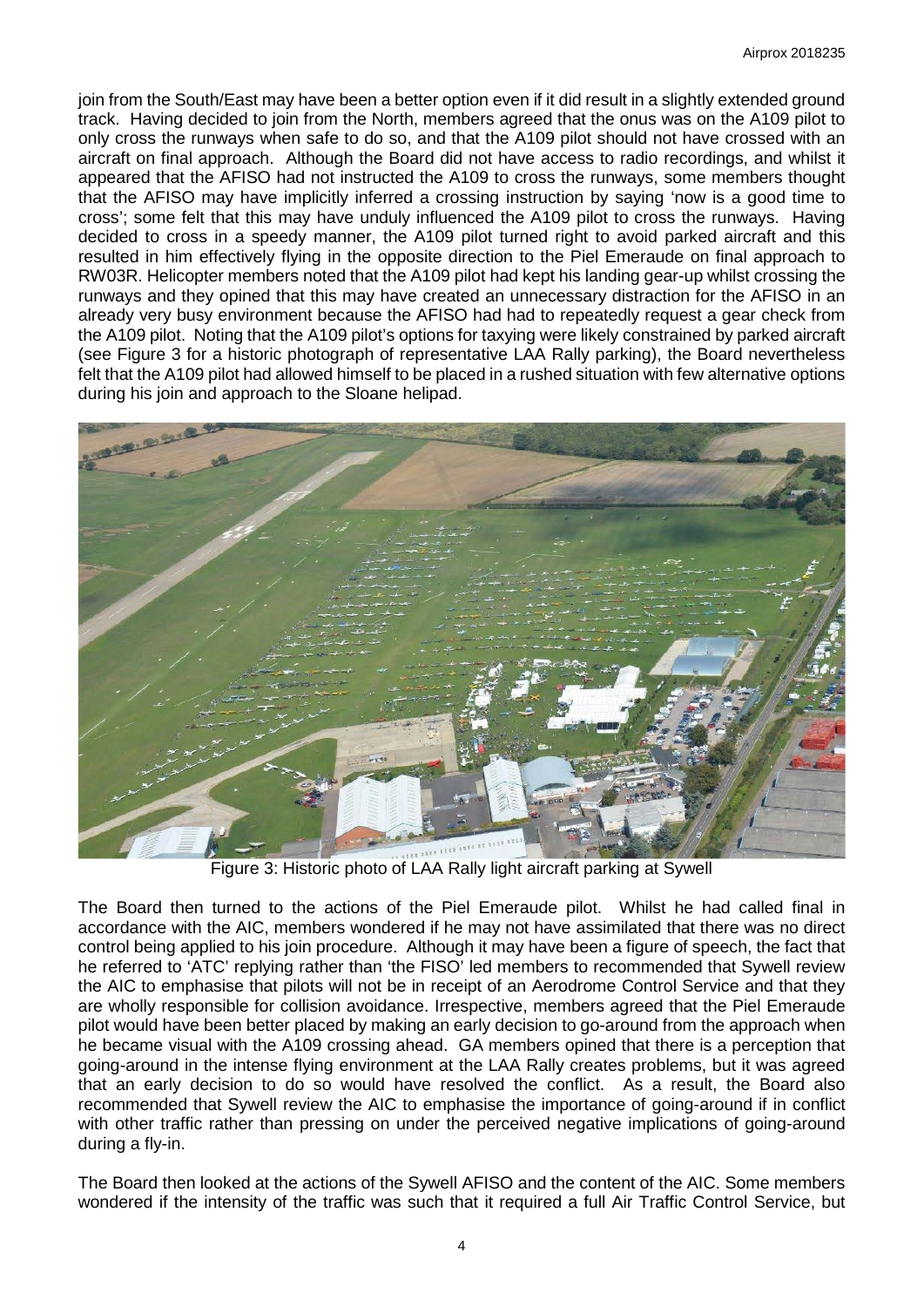others opined that the intensity of the traffic would saturate the R/T and so an Aerodrome Control Service would not be a viable alternative. Notwithstanding, members agreed that by routing helicopters in from the north, the Sloane Helicopter Procedure was creating the potential for an unsafe situation given the high number of arriving and departing aircraft during the LAA Rally. The Board felt that this procedure should be suspended during the LAA Rally, and that all helicopters would be better served by arriving and departing to the south, away from the fixed-wing pattern. The Board therefore agreed to make a recommendation that Sywell revise the use of the 'Sloane helicopter procedures' during the LAA Rally.

The Board then looked at the cause and risk of the Airprox. Members quickly agreed that by crossing the runways and turning towards the final approach for RW03R, the A109 pilot had flown into conflict with the Piel Emeraude on the approach. The Board also agreed that there had been a number of contributory factors. The first being that the AFISO had suggested that the A109 pilot cross the runways, the second was that the Sloane Helicopter join procedure requires arriving helicopters to cross the runway thresholds, and the third was that the A109 pilot had manoeuvred adjacent to the approach to RW03R creating a perception of an unsafe separation in the Piel Emeraude pilot's mind. The Board then turned to the risk and agreed that although safety had been degraded, both pilots had been visual with the other aircraft at all times and were therefore ultimately able to avoid each other. Accordingly, the risk was assessed as Category C, there was no risk of collision.

#### **PART C: ASSESSMENT OF CAUSE AND RISK**

| Cause:                       | The A109 pilot flew into conflict with the Emeraude.                                                                                                                                                                                                                                                            |
|------------------------------|-----------------------------------------------------------------------------------------------------------------------------------------------------------------------------------------------------------------------------------------------------------------------------------------------------------------|
| <b>Contributory Factors:</b> | The AFISO suggested that the A109 pilot cross the runways.<br>The Sloane helicopter join procedure requires arriving helicopters<br>2.<br>to cross the runway thresholds.<br>The A109 pilot manoeuvred adjacent to the approach to RW03R.<br>3.                                                                 |
| Degree of Risk:              | C.                                                                                                                                                                                                                                                                                                              |
| Recommendations:             | Sywell revise the use of the 'Sloane helicopter procedures' during<br>the LAA Rally.<br>Sywell review the AIC to emphasise the importance of going-around<br>if in conflict with other traffic.<br>3. Sywell review the AIC to emphasise that pilots will not be in receipt<br>of an Aerodrome Control Service. |

#### Safety Barrier Assessment<sup>[4](#page-4-0)</sup>

In assessing the effectiveness of the safety barriers associated with this incident, the Board concluded that the key factors had been that:

#### **ANSP:**

**Regulations, Processes, Procedures and Compliance** were assessed as **partially effective** because the Sloane Helicopter procedure in the AIC does not effectively separate helicopters from light-aircraft utilising both the hard and grass runways.

#### **Flight Crew:**

l

**Regulations, Processes, Procedures, Instructions and Compliance** were assessed as **partially effective** because the A109 pilot did not fully follow the AIC procedure, which states that the helicopters are only to cross the runways when safe.

<span id="page-4-0"></span><sup>4</sup> The UK Airprox Board scheme for assessing the Availability, Functionality and Effectiveness of safety barriers can be found on the [UKAB Website.](http://www.airproxboard.org.uk/Learn-more/Airprox-Barrier-Assessment/)